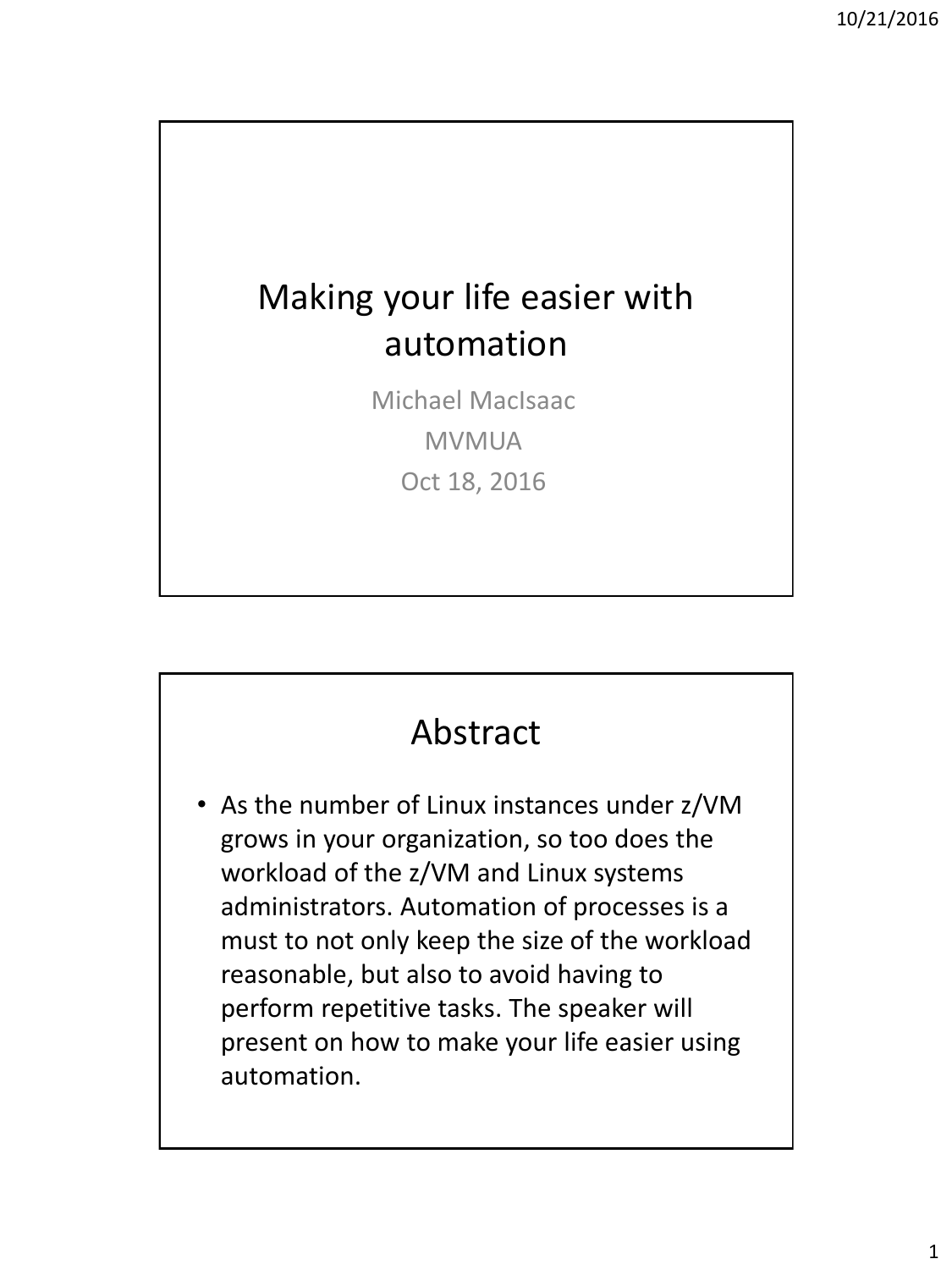

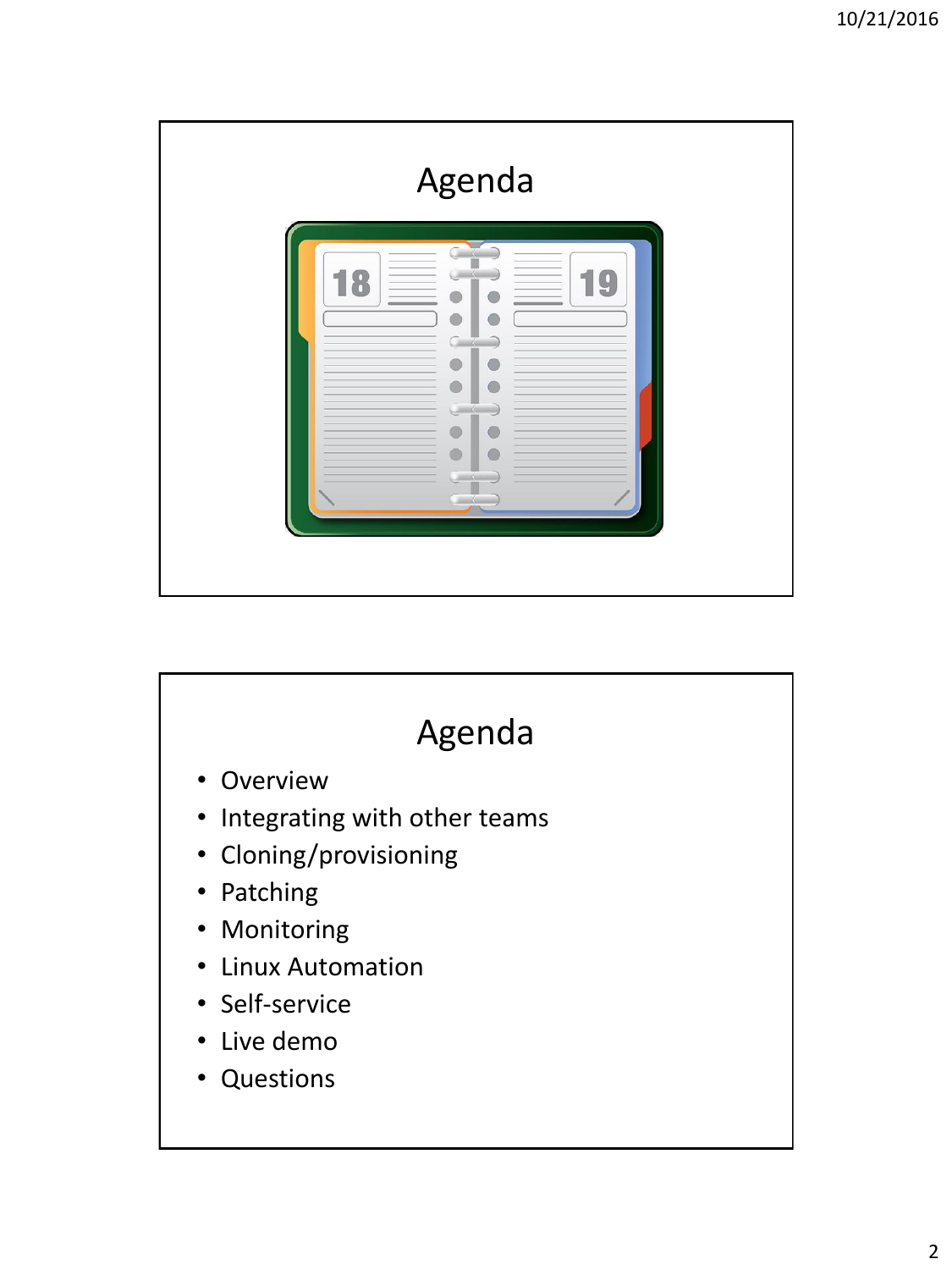

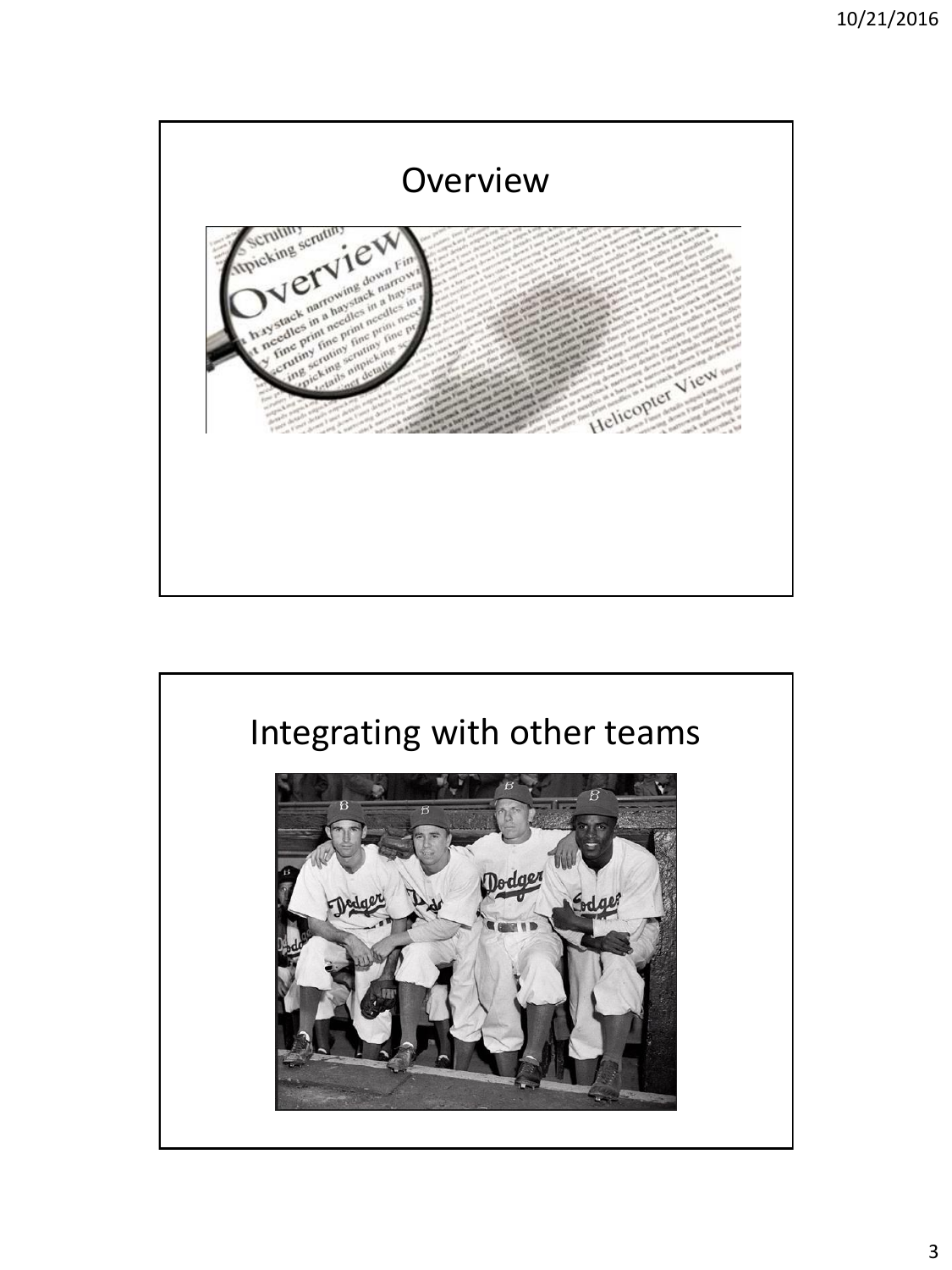## Integrating with other teams

Two rules:

- 1. Ya gotta do it …
- 2. When you can't do it, see rule #1

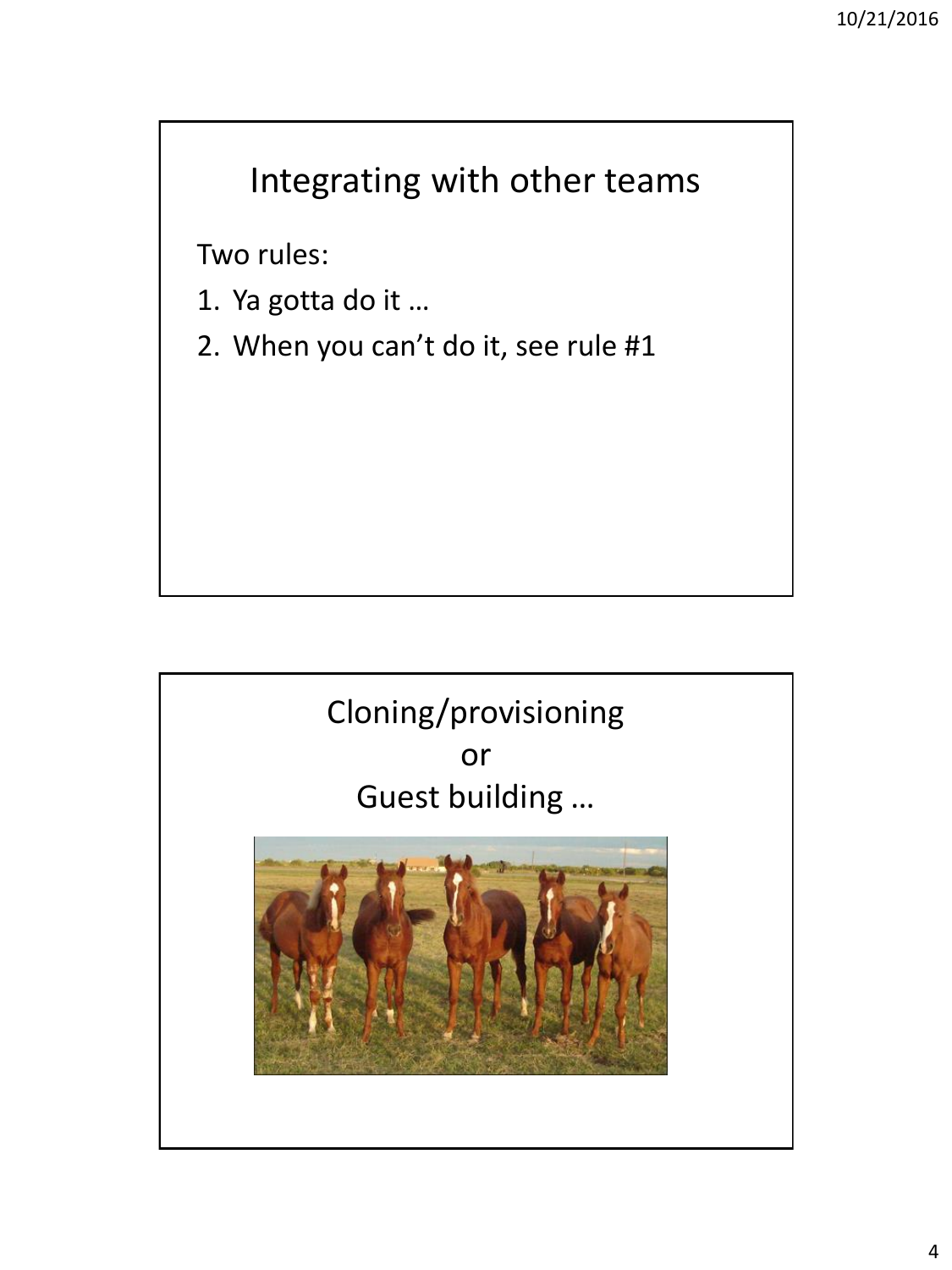# Cloning/building

- Build vs. Clone
	- Building is best, ideally
	- Cloning is usually a necessary evil
- Copying disks
	- COPYDISK EXEC
	- Try FLASHCOPY, fail back to DDR
	- https://sites.google.com/site/mike99mac/copydisk.exec

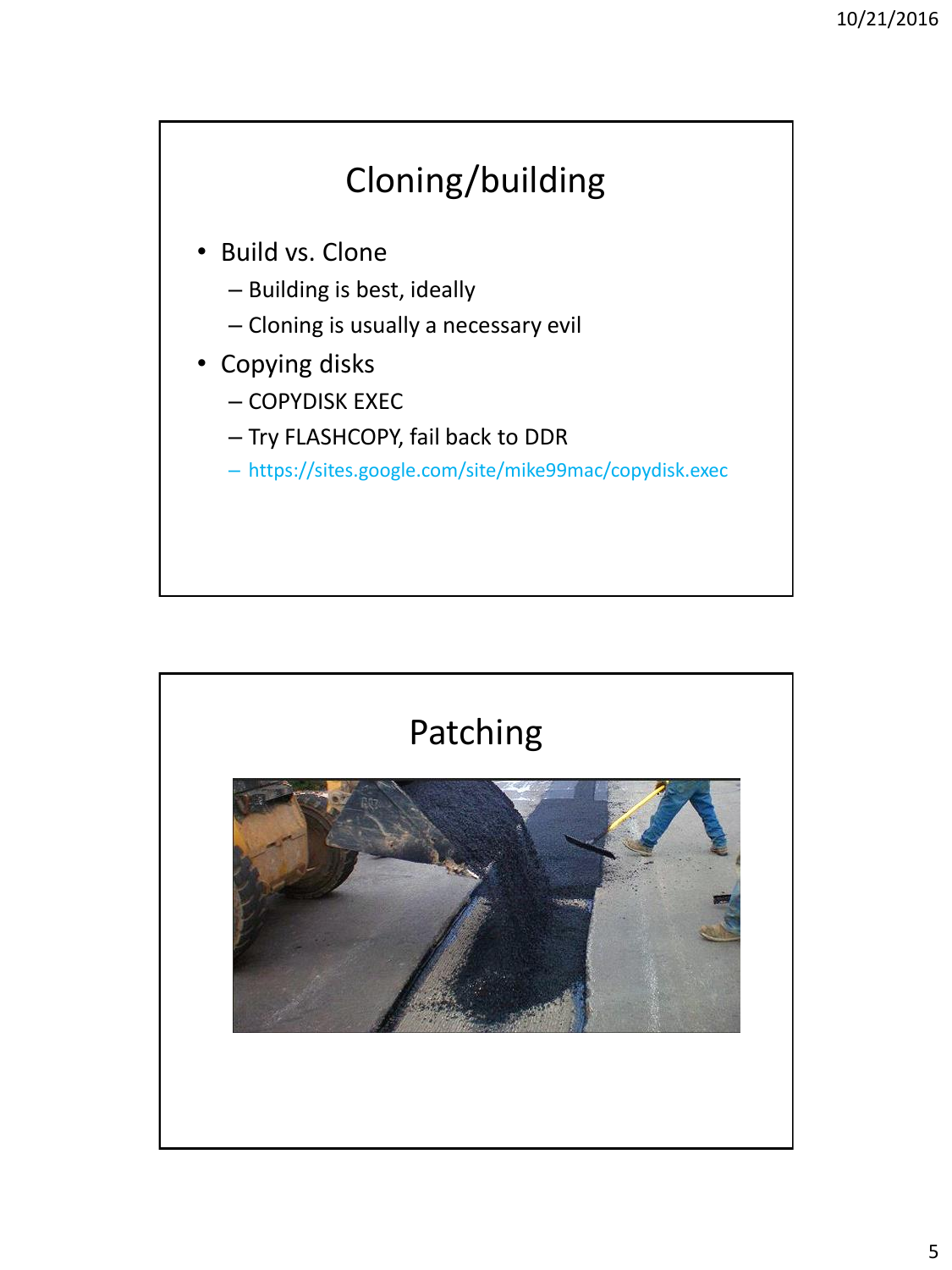## Patching

- z/VM
	- Standard SERVICE ALL and PUT2PROD
- Linux
	- Other teams do the patching
	- Sometimes we have to clean up
	- Blade logic controls
		- Bash scripts, Python, Perl, etc.

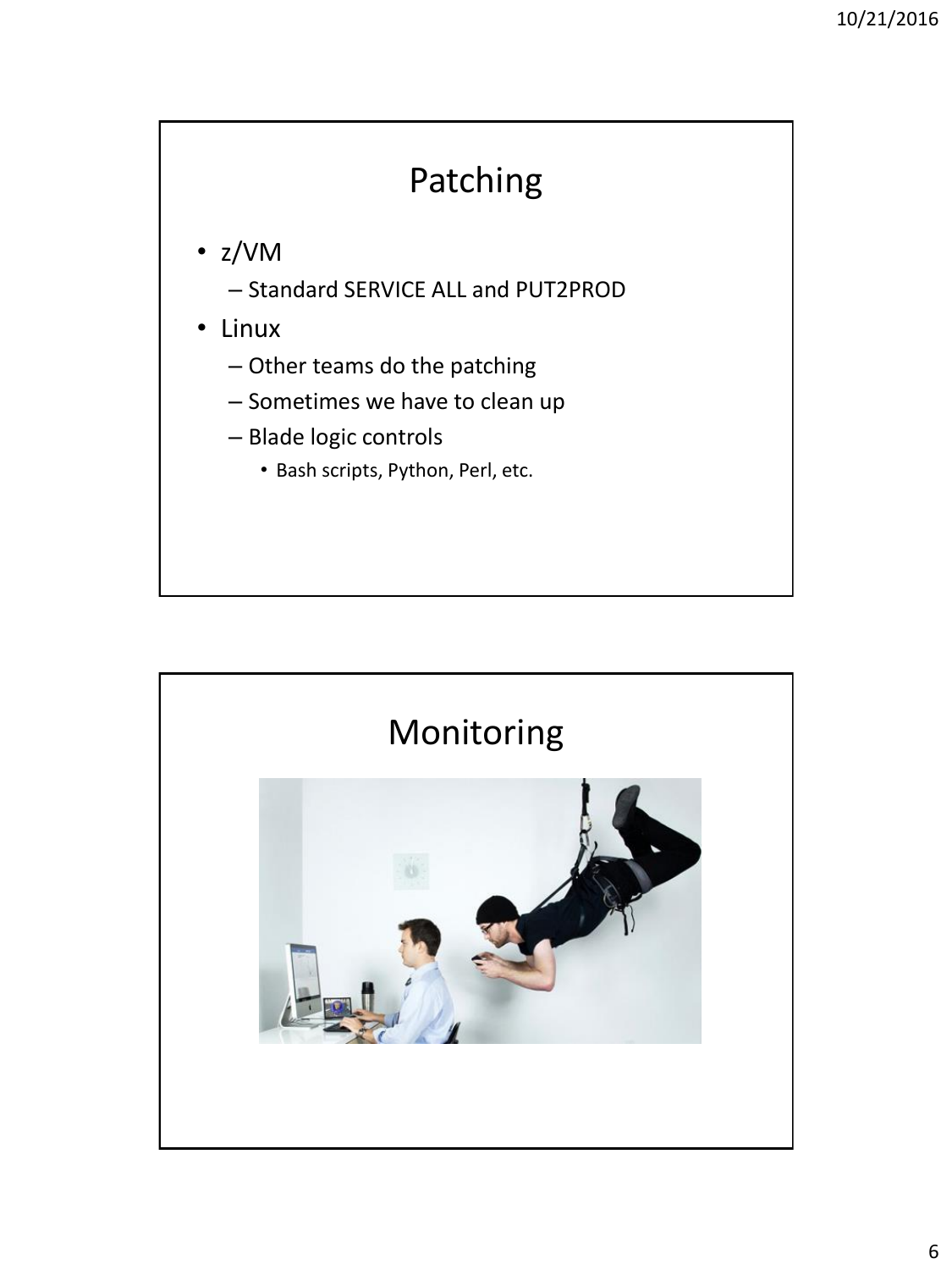## Monitoring (Ops Mgr)

- Availability
	- Log on & off
- Proactive
	- Paging / Spool usage
	- Multipath failures
	- OSA Port failures
	- OOM & add swap (see next charts)
- Reactive
	- Oops
	- Zadmin (monitoring the monitor)

# Ops Mgr and automation

• Reacative

## – E-mails of the form:

To: Mike MacIsaac From: OPMGRS8@VM.MF.ADP.COM Subj: TJSLA052 OOM\_Kill\_Process

TJSLA052 has had an OOM message.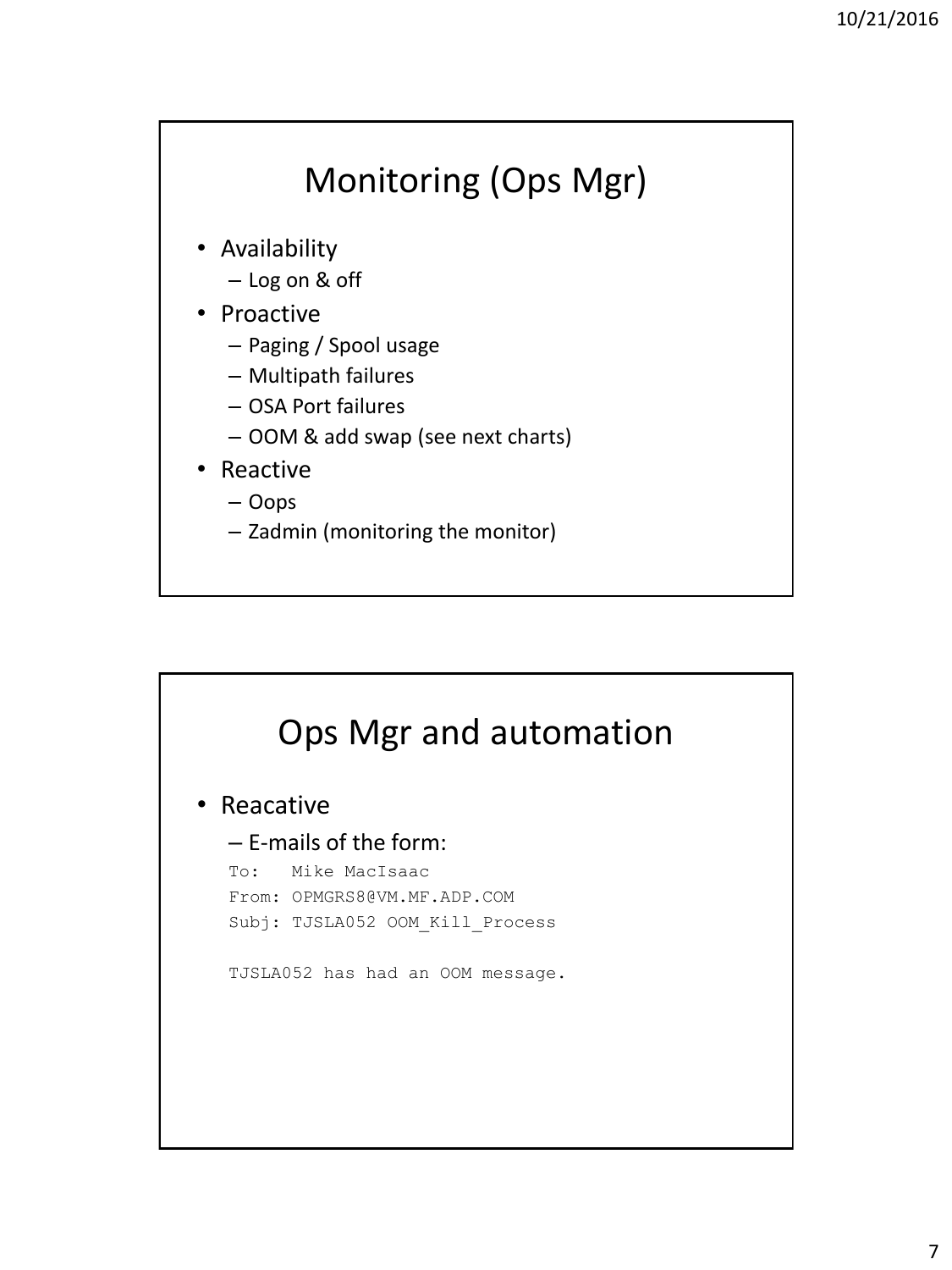

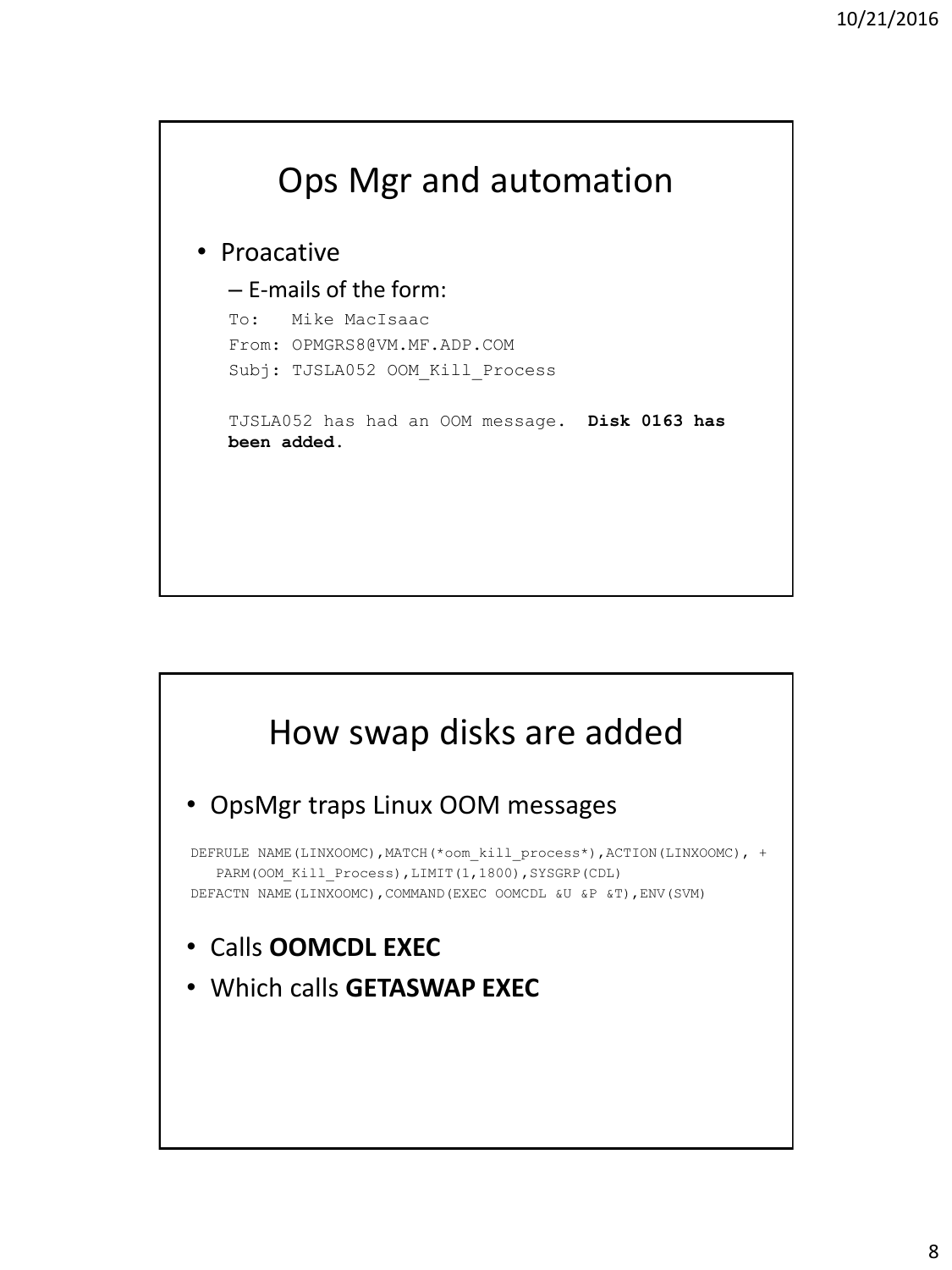#### OOMCDL EXEC /\*\*/ TRACE o parse arg userid parmtext textline 'pipe', 'cp query userid', '| specs words 3 1', '| var sysname' /\* Get the directory entry \*/ makebuf queue 'fn oomuser' queue 'ft file' queue 'ffile' 'DIRME 'userid if rc > 0 then do say 'OOMCDL could not obtain directory entry for'userid textline = sysname userid "had an OOM, but DIRME failed." "MAILIT TO(DEANNA) NAMES(OPMGR)", "TITLE("sysname userid " had OOM, recovery failed.)", "TEXT "textline EXTT end dropbuf

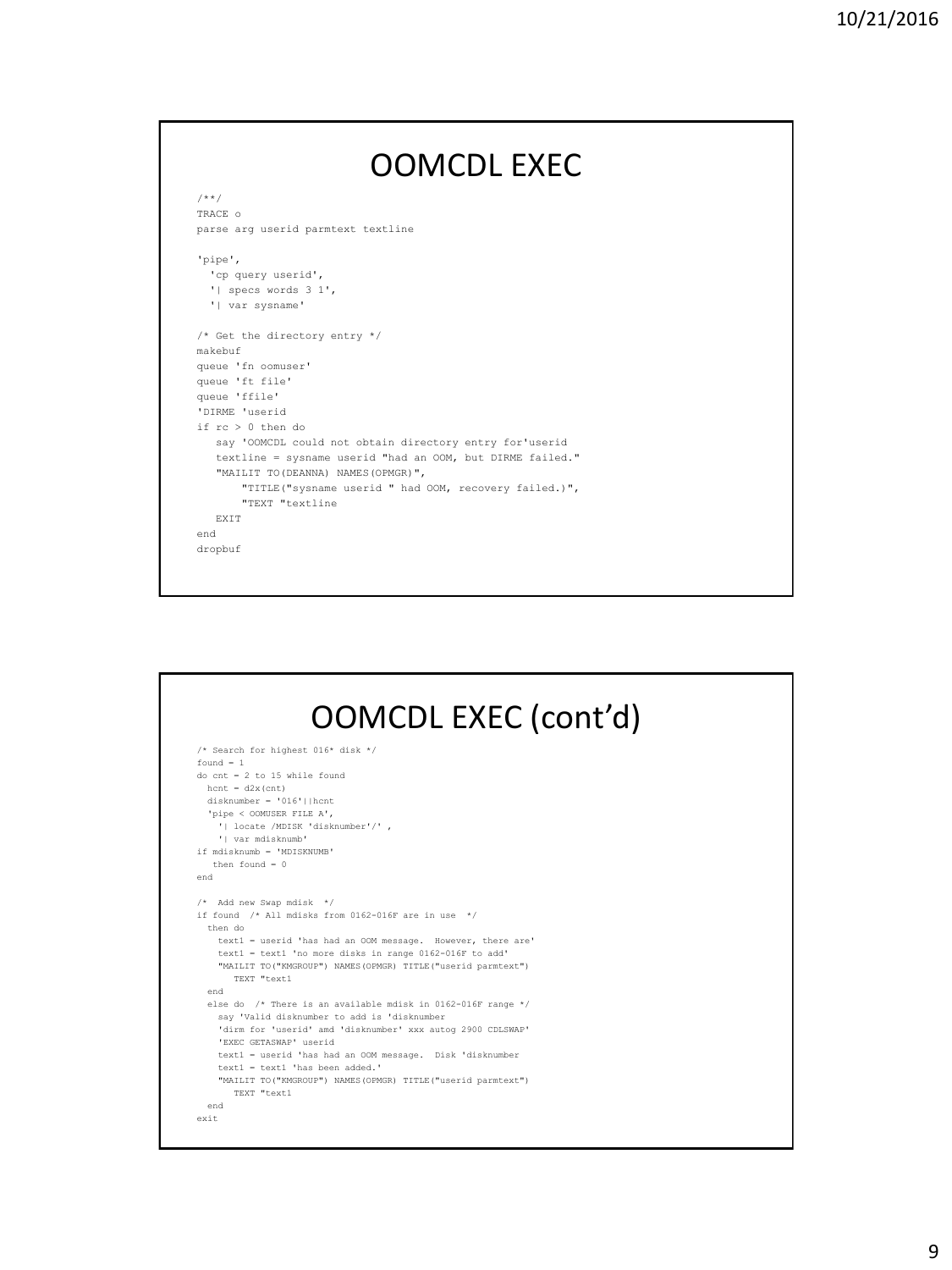### GETASWAP EXEC /\* This is the GETASWAP EXEC \*/ /\* Its purpose is to get pull the addswap.sh script from the 191 mdisk and run it with the input parameter of the guest to run it on \*/ parse arg guest  $/*$  start of the code  $*/$ say guest Address "COMMAND" cp send guest "chccwdev -d 191 > /dev/null 2>&1" cp send guest "chccwdev -e 191 > /dev/null 2>&1" sleep 1 cp send guest "userid=\$(vmcp q userid | awk '{print\$1}')" cp send guest "echo \$userid" cp send guest "dev191='/dev/'\$(lsdasd -a | grep 0.0.0191 | awk '{print \$3}')" cp send guest "echo \$dev191" cp send guest "cmsfscat -a -d \$dev191 ADDSWAP.SH > addswap.sh" cp send guest "chmod +x addswap.sh" cp send guest "mv addswap.sh /usr/local/sbin/" cp send guest "which addswap.sh" cp send guest "addswap.sh" EXIT

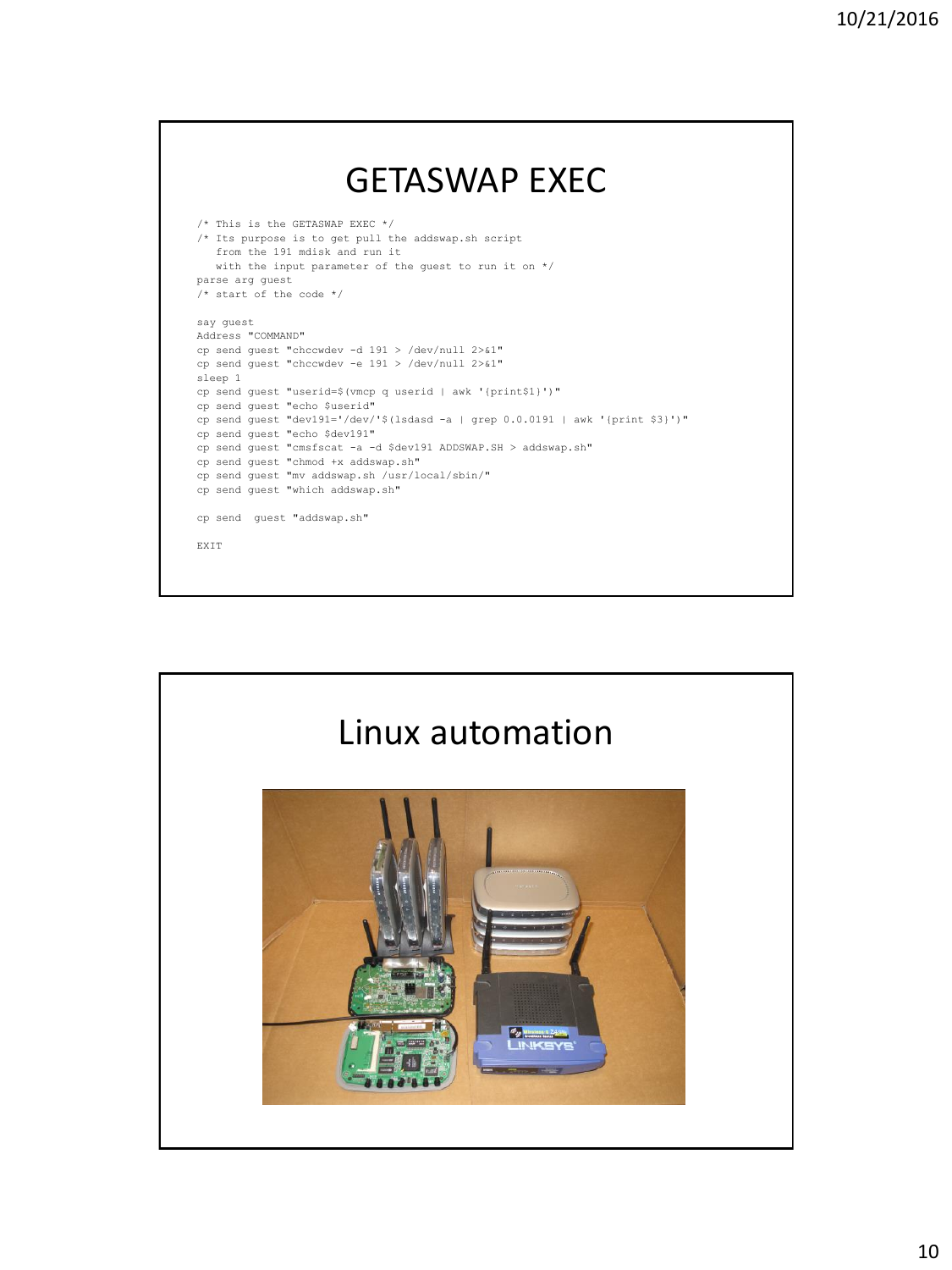## Examples of Linux automation

- On 'first boot'
	- IP configuration: static (work) or DHCP/DDNS (better)
	- Application configuration (Oracle)
- On Restart
	- Change settings
		- sysctl
	- Get new configuration files
		- Multipath.conf
- Scheduled automation
	- Oracle DBA assistance
		- ASM (Automatic Storage Management) usage
		- Instance counts
		- SGA settings

## Static IP vs. DHCP

- Static IP address are "so 2000s"
- Requirements for DHCP
	- Subnet with DHCP/DDNS working
	- VSWITCH
		- Layer 2
		- Authorize at virtual machine logon
		- Attach with correct VLAN ID
	- Unique MACID for each virtual machine
		- Prefix in SYSTEM CONFIG
		- Suffix in user directory entry
	- LDAP registration (if applicable)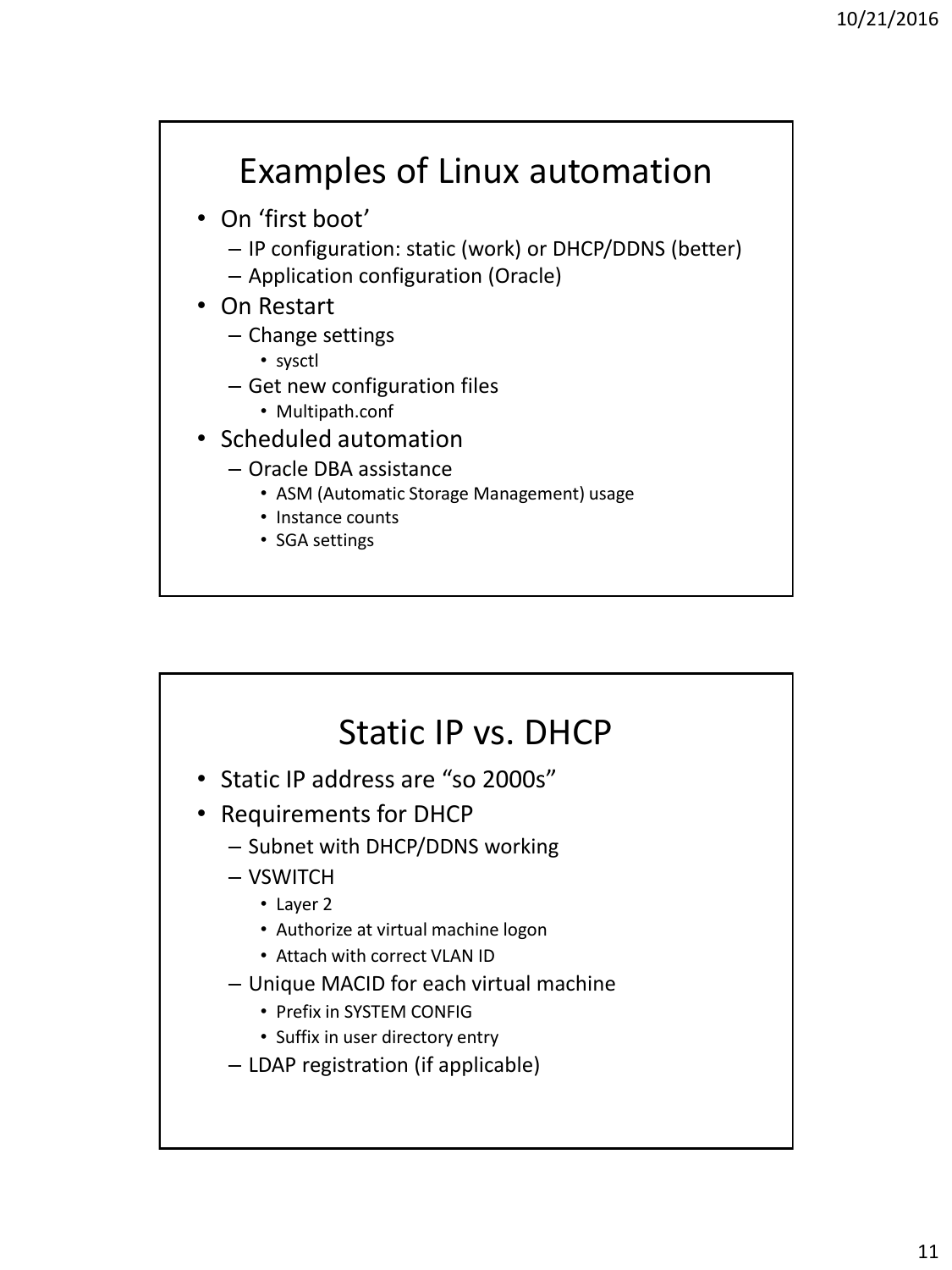

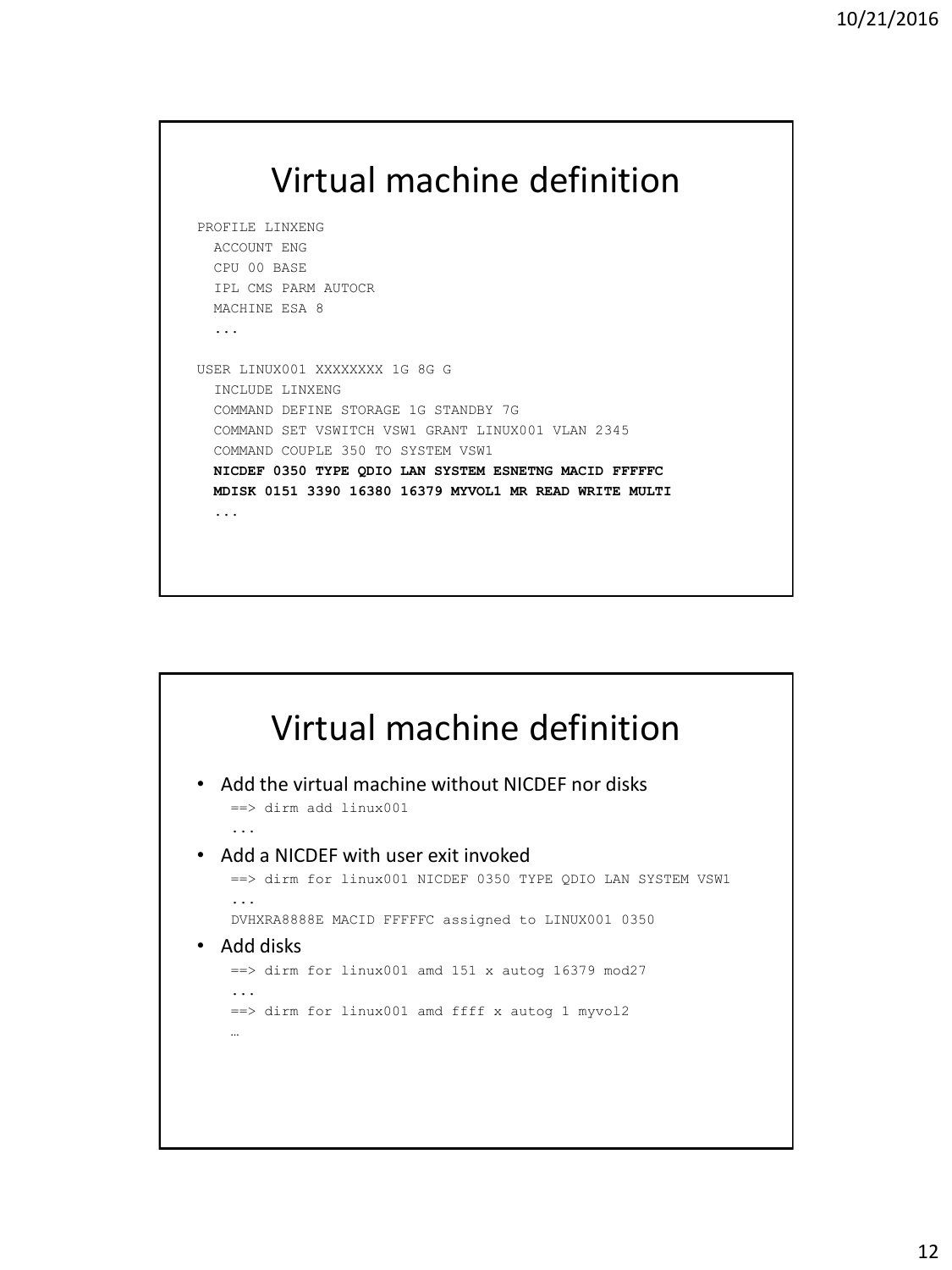

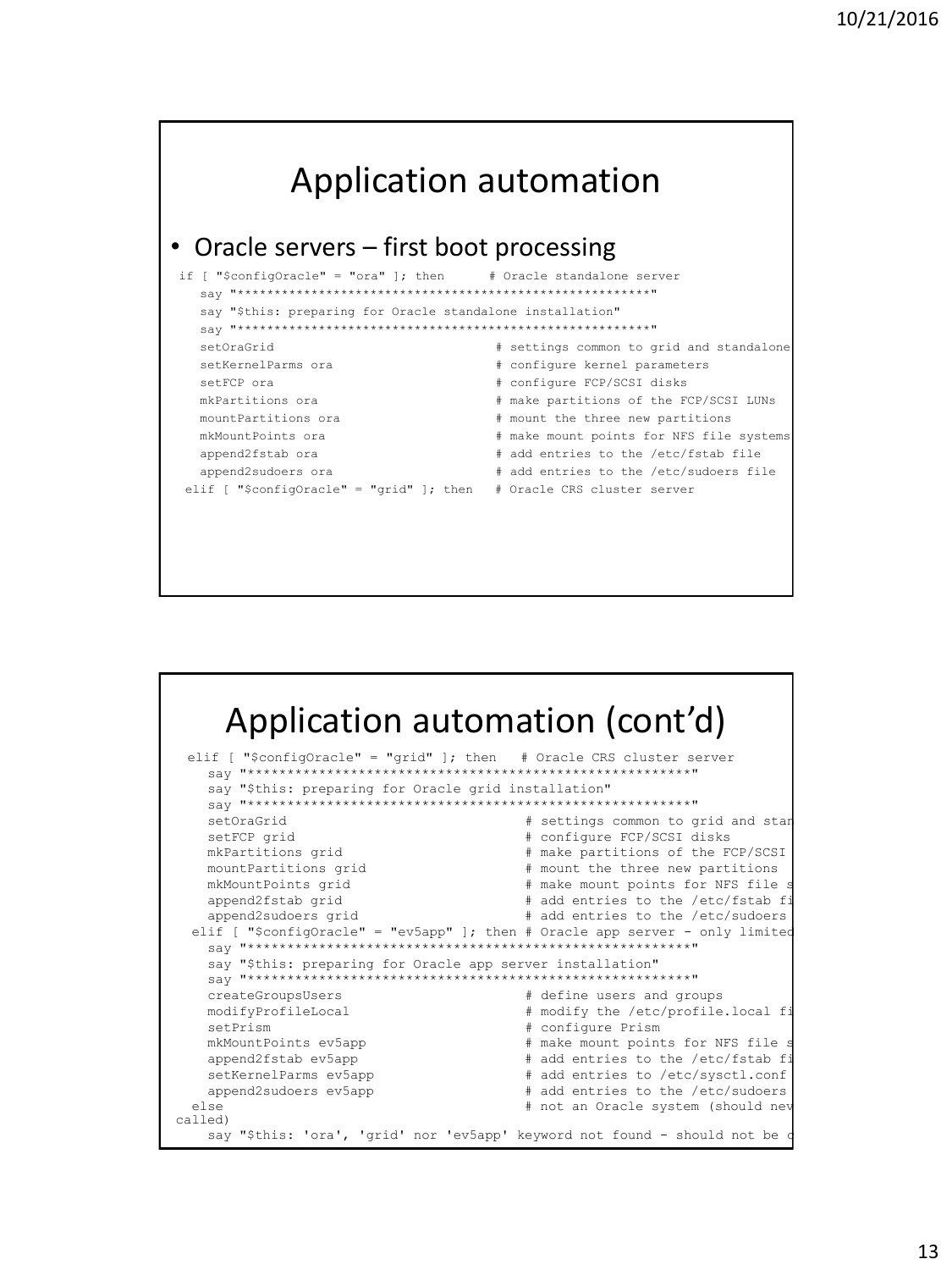

## Self-service • Solutions that were not 100% successful: – IBM Wave – IBM CSAM • Cloud Solution Acronym of the Month – Velocity zPro – Zoom – HPOO – Others (probably) • Main problem: "Greenfield" vs. "Brownfield"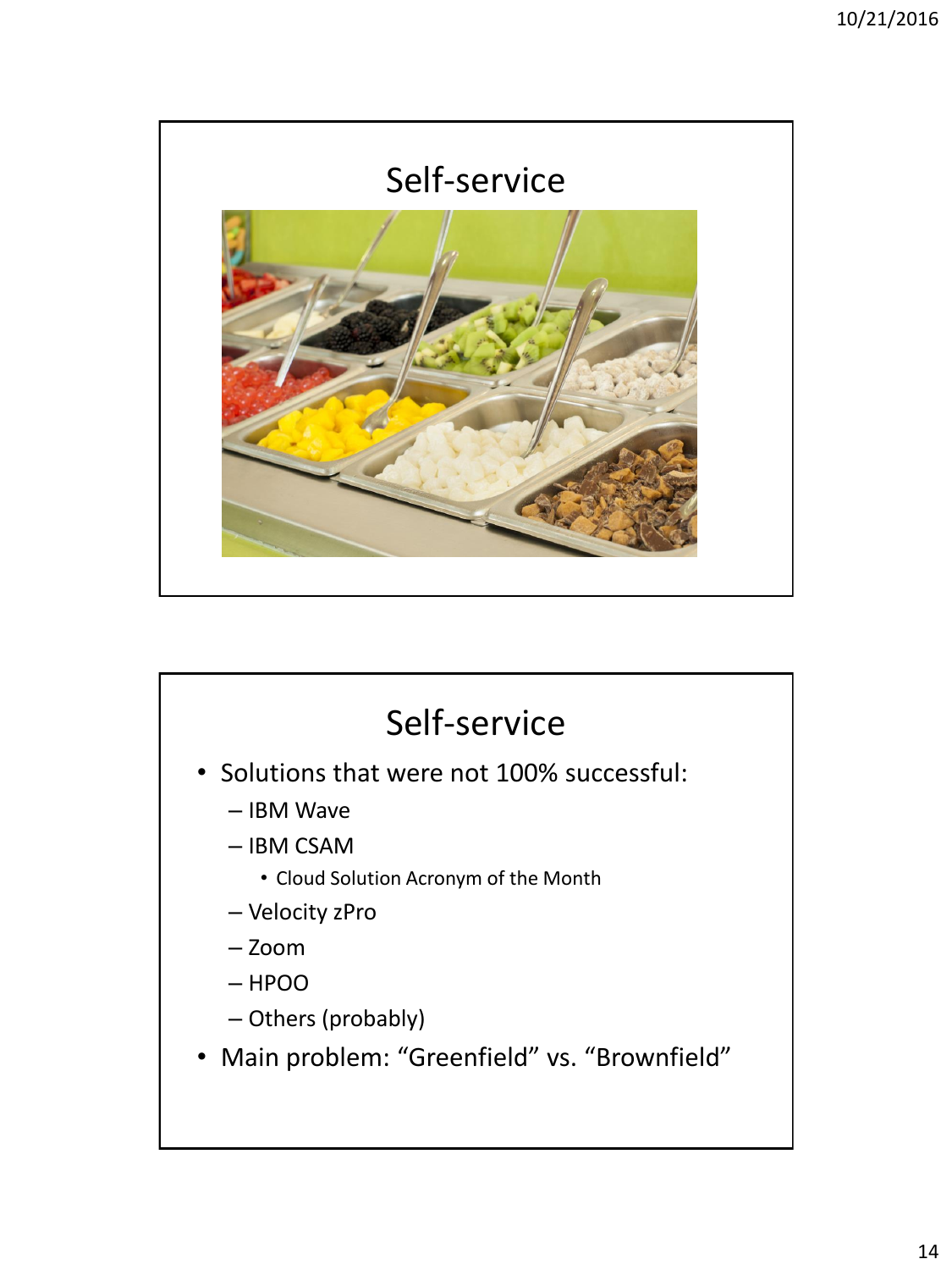## Greenfield vs. brownfield

• From "techopedia"

"Brownfield refers to the implementation of new systems to resolve IT problem areas while accounting for established systems. New software architecture must account for existing and running software.

A commonly used IT term, Brownfield was borrowed from the building industry, where brownfield land describes a geographical location where new buildings may be constructed after considering the area's established structures and services.

Brownfield development enhances traditional software engineering practices. Greenfield, or a blank slate, is considered the traditional target environment during software development"

…

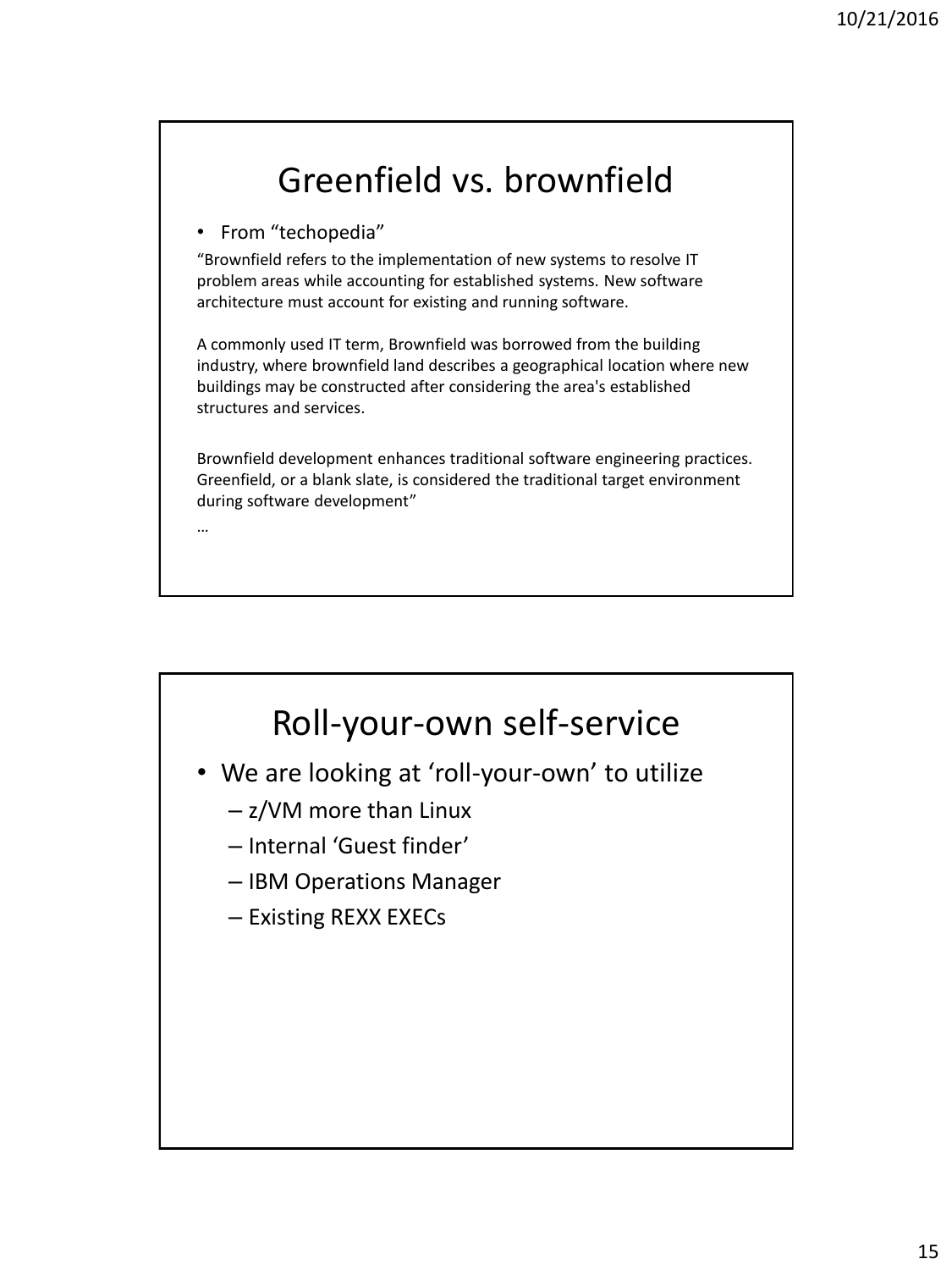

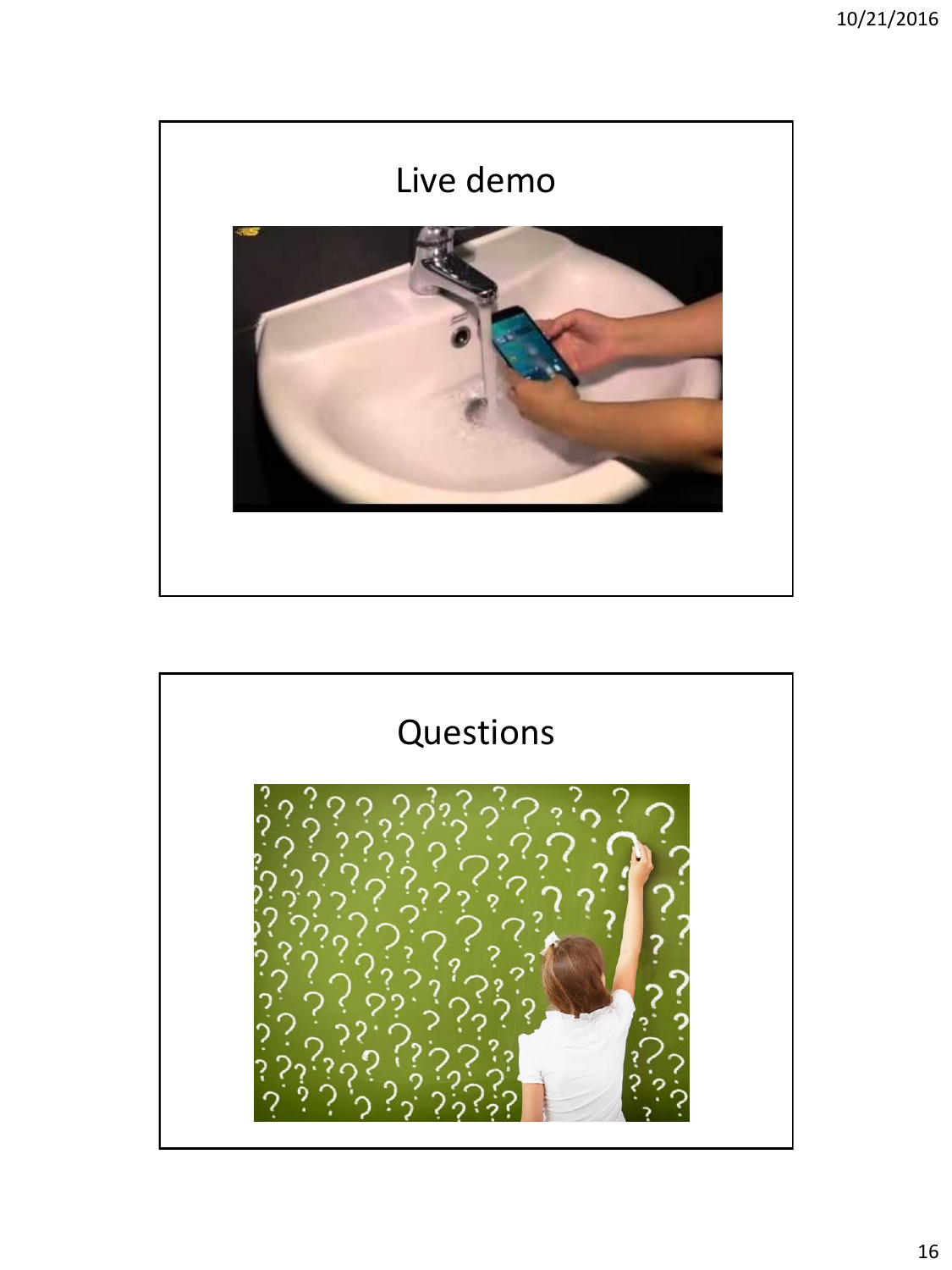

| Self-service portal                                                                                                                                                                                                              |                         |  |  |  |
|----------------------------------------------------------------------------------------------------------------------------------------------------------------------------------------------------------------------------------|-------------------------|--|--|--|
| 20.1.231.89/cqi-bin/ops/selfserv<br>←<br>$\rightarrow$                                                                                                                                                                           |                         |  |  |  |
| <b>Self-service prototype</b><br>You user name: macisaam (uid: 4506)<br>Your group name: vmlinux (gid: 1041)<br><b>Resource Quotas</b><br><b>Resource Quota Amount Used</b><br><b>CPUS</b><br>768<br>lo.<br>$ 1024 $ 0<br>memory |                         |  |  |  |
| <b>Operations</b>                                                                                                                                                                                                                |                         |  |  |  |
| Clone a zLinux server                                                                                                                                                                                                            | Destroy a zLinux server |  |  |  |
| Power on server(s)                                                                                                                                                                                                               | Power off server(s)     |  |  |  |
| Start (BEGIN CPU) server(s) Stop (STOP CPU) server(s)                                                                                                                                                                            |                         |  |  |  |
| Reboot (soft)                                                                                                                                                                                                                    | Reboot (hard)           |  |  |  |
| Add CPU(s)                                                                                                                                                                                                                       | Remove CPU(s)           |  |  |  |
| <b>Add memory</b>                                                                                                                                                                                                                |                         |  |  |  |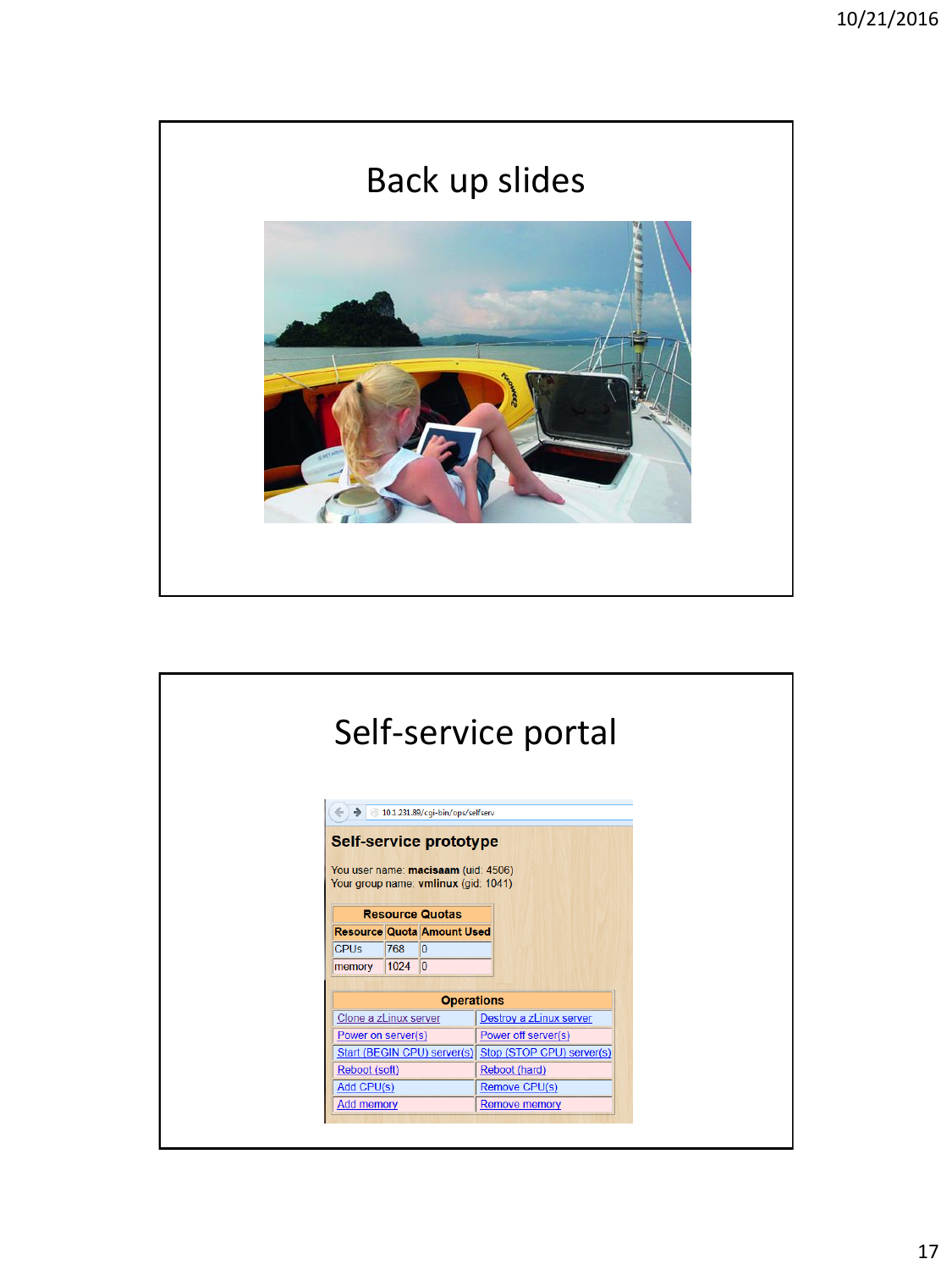|                                                                                                                                                                 | Self-service clone Linux                                 |                                                                        |
|-----------------------------------------------------------------------------------------------------------------------------------------------------------------|----------------------------------------------------------|------------------------------------------------------------------------|
| €<br>10.1.231.89/cgi-bin/ops/cloneinput<br>You user name: macisaam (uid: 4506)                                                                                  |                                                          |                                                                        |
| Your group name: vmlinux (gid: 1041)<br><b>Resource Quotas</b><br><b>Resource Quota Amount Used</b><br><b>CPU<sub>S</sub></b><br>768<br>0<br>$1024$ 0<br>memory |                                                          |                                                                        |
| Linux distribution:                                                                                                                                             | Clone a zLinux system<br>Set no-op/verbosity:            |                                                                        |
| SLES <sub>11</sub><br>SLES <sub>12</sub><br><b>Ubuntu Xenial</b>                                                                                                | No operation<br>• Normal verbosity<br><b>Verbose</b>     |                                                                        |
|                                                                                                                                                                 | Amount of memory (GB): Number of CPUs:<br>$\overline{2}$ |                                                                        |
| <b>Start cloning</b>                                                                                                                                            | Constructed clone command:                               |                                                                        |
|                                                                                                                                                                 |                                                          | ADPVMAUT WED-JUN-22-07:41:40-EDT-2016 ZCLONE SLES12 1 2 vmlinux NORMAL |